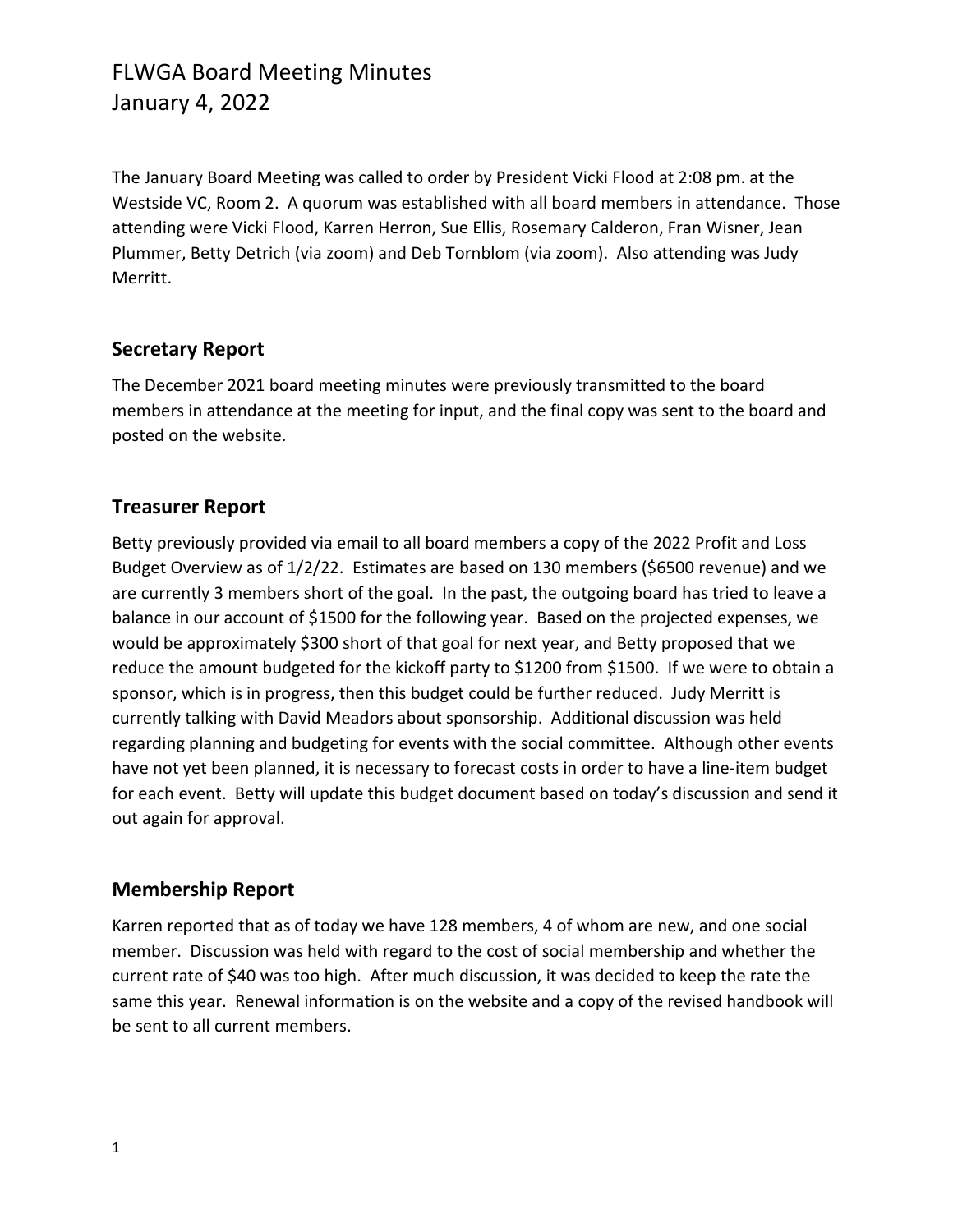## FLWGA Board Meeting Minutes January 4, 2022

### **Vice President Report**

Sue stated that that year end updates have been made to the website. Annual renewal date is 2/28 for the golf software. Sue will start the process and will renew for 135, expecting that we will have some additional members sign up. She prefers to have a few extra member accounts available for new members so as not to add them singly. She has updated the access for coordinators. There is a limit of 10 and some are using a shared login but not all routinely need access for admin. The updated Handbook will also be posted to the website and emailed to the current membership, with pages of specific board member information being removed in the hopes that annual revision may minimized or not be needed. Under golf lesson information, Brad's name has been added. Specific board member information is contained in a separate posted document.

#### **Social Director Report**

Jean reported that a planning meeting was held for the kickoff social to be held on February 16, with the theme being "Swing Into Golf." The flyer is almost ready and will be posted to the website with a sign-up deadline of 2/6. Flyers will also be posted in Amenity Centers and at the Golf Club. Sue Ellis will work with the committee on the sign-up procedure and said that Tournament Manager may be available except for brand new members. Plans include sign-up tables for membership and golf services, as well as place cards at each table with tournament and event dates. Pros and cons of seat assignments were discussed. The committee is estimating a budget of between \$2000 and \$2500 for this party. However, Judy Merritt is confident at securing a sponsor at the amount of \$1500 to help offset this cost. Monies not used from the original budget can be moved to other events, if needed and approved.

## **Golf Director Report**

Rosemary previously provided her written Golf Report via email and delivered the information during the meeting. A copy of the report is included with these minutes. She is still looking for 2 additional coordinators—one for the Wildflower Tournament and one for the 9 Hole Scramble. Dana Aupperle is the new coordinator for Monday afternoon 9 hole playdays. New greens fees for both 18 and 9 hole play are included. Discussion was had with regard to hosting an exchange. Unless a sponsor can be found to subsidize this event, it is felt that the FLWGA will be unable to host this year due to the increase in greens fees and the cost of lunch, making